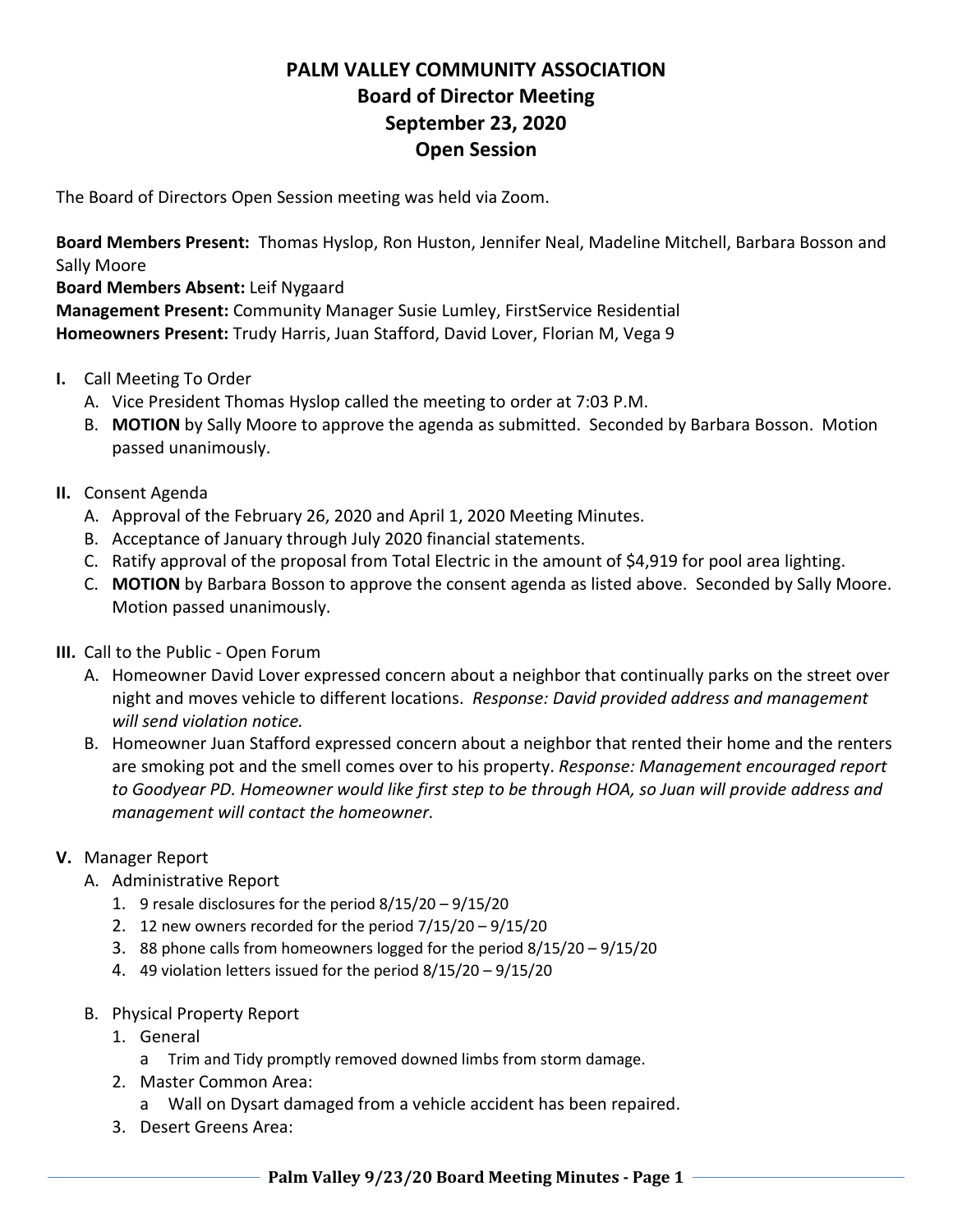- a Pest control service completed the week of September 14<sup>th</sup>.
- 4. Horizons Area:
	- a Pest control service completed the week of September 14<sup>th</sup>.
- 5. Fairways Common Areas:
	- a Streets were swept September 3<sup>rd</sup> and 17<sup>th</sup>.
	- b Quarterly preventative gate maintenance was completed.
- 6. Palmilla Common Areas:
	- a Streets were swept September 17<sup>th</sup>.
	- b Monthly inspection and cleaning of the play equipment was completed.
	- c Quarterly preventative gate maintenance was completed.
	- $d$  Pest control completed at the pool and playground areas the week of September  $14<sup>th</sup>$ .
	- e 3 x/wk pool service
	- f New lighting installed in and around the pool area.
	- g Ordered new signs: Monte Vista Rd, stop sign, speed limit sign and no glass containers sign.

### **VI.** Old Business

- A. Homeowner Follow Up from Previous Meeting
	- 1. Homeowner Bill O'Brien expressed concerns about overnight street parking and feels current patrol schedule is inadequate. *Response: the Board will discuss/review security proposals tonight that may result in increased patrols.*
	- 2. Homeowners Murray & Caroline Goertzen brought to the attention of the Board that the street signs on Monte Vista Road say Monte Vista Circle. *Response: New street signs have been ordered and should be installed within the next two weeks.*
	- 3. Homeowner Libby Mantz brought to the attention of the Board that the street sign is missing at the corner of Palm Valley Blvd and Alvarado. *Response: Management submitted a work order to City of Goodyear to have the sign replaced.*
	- 4. Homeowner Mike Carroll asked what can be done about barking dogs and expressed he would like to see it more green around the community. *Response: Report barking dogs to City of Goodyear, starting with Goodyear PD, and thanked him for input regarding community aesthetics.*
- B. Review Security Service Proposals
	- 1. Per the request of the Board at the last meeting, management obtained proposals for increased security service. The Board reviewed proposals.
	- 2. **MOTION** by Ron Huston to approve the proposal from Superior Protection Services in the amount of \$1986/mo plus \$75/mo for track tic, contingent on service being provided from 11pm-5am, ten random nights per month, for a total of 60 hours per month. If SPS does not agree to 60 hours per month at this rate, the proceed with approval of the proposal from Bolt Security Guard Services. Seconded by Jennifer Neal. Motion passed unanimously. Note: Add this contract for review at the February 2021 meeting. Send 30 day notice of termination for the current contract with Community Action Services.

# **VII.**New Business

- A. Review/Approve 2020 Audit/Tax Proposal
	- 1. **MOTION** by Ron Huston to approve the proposal from Butler Hansen PLC for 2020 full audit and tax preparation at an estimated cost of \$8600 for the audit and \$595 for tax preparation. Seconded by Sally Moore. Motion passed unanimously.
- B. 2020 Annual Membership Meeting
	- 1. The meeting is planned for Wednesday, December 9, 2020. Location to be determined due to COVID restrictions.